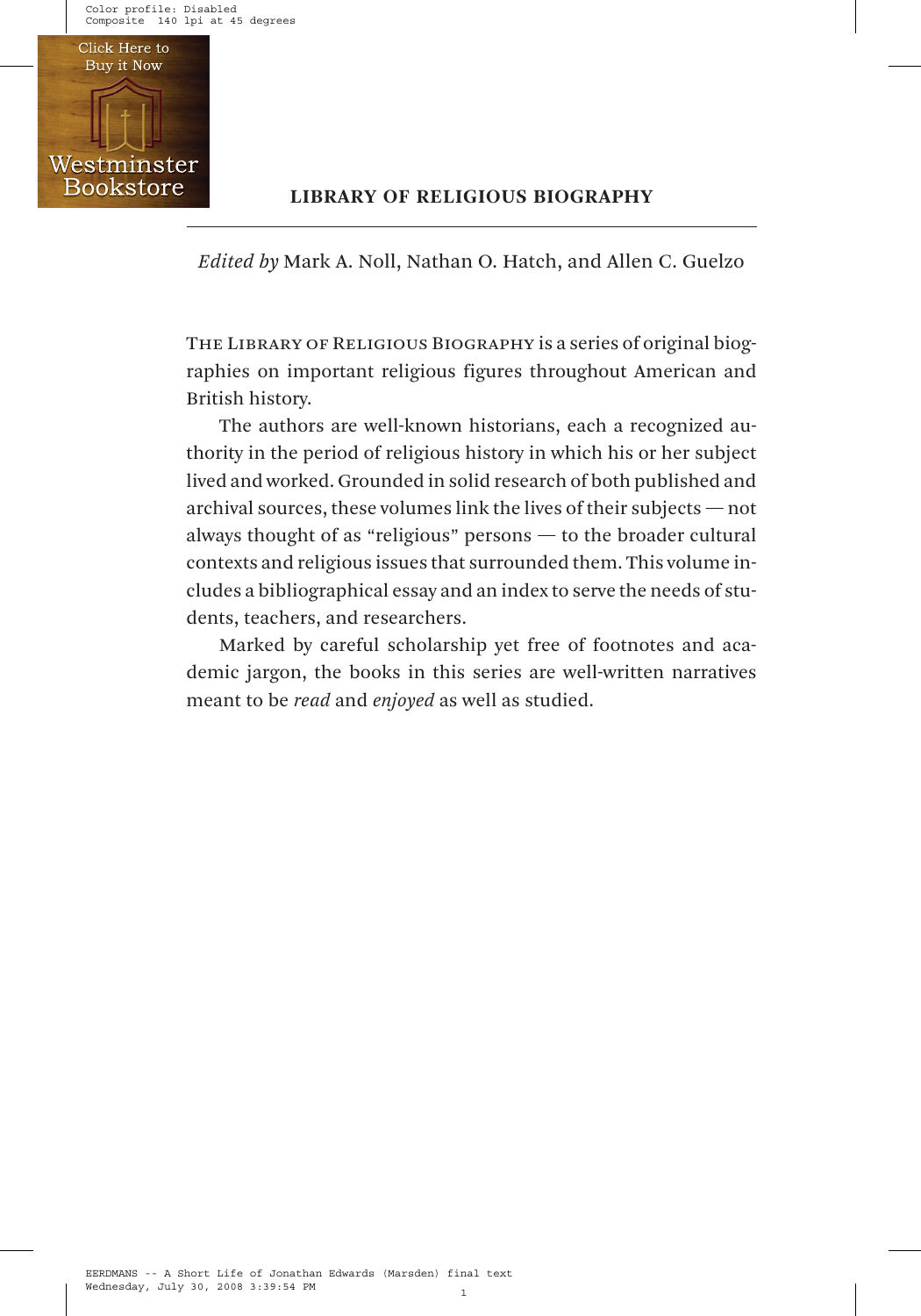### **LIBRARY OF RELIGIOUS BIOGRAPHY**

William Ewart Gladstone: Faith and Politics in Victorian Britain *David Bebbington* Aimee Semple McPherson: Everybody's Sister • *Edith L. Blumhofer* Her Heart Can See: The Life and Hymns of Fanny J. Crosby *Edith L. Blumhofer* Orestes A. Brownson: American Religious Weathervane *Patrick W. Carey* Thomas Merton and the Monastic Vision • *Lawrence S. Cunningham* Billy Sunday and the Redemption of Urban America • *Lyle W. Dorsett* The Kingdom Is Always but Coming: A Life of Walter Rauschenbusch *Christopher H. Evans* Liberty of Conscience: Roger Williams in America • *Edwin S. Gaustad* Sworn on the Altar of God: A Religious Biography of Thomas Jefferson *Edwin S. Gaustad* Abraham Lincoln: Redeemer President • *Allen C. Guelzo* Charles G. Finney and the Spirit of American Evangelicalism *Charles E. Hambrick-Stowe* Emily Dickinson and the Art of Belief • *Roger Lundin* A Short Life of Jonathan Edwards • *George M. Marsden* The Puritan as Yankee: A Life of Horace Bushnell • *Robert Bruce Mullin* Prophetess of Health: Ellen G. White and the Origins of the Seventh-day Adventist Health Reform • *Ronald L. Numbers* Blaise Pascal: Reasons of the Heart • *Marvin R. O'Connell* Occupy Until I Come: A. T. Pierson and the Evangelization of the World *Dana L. Robert* God's Strange Work: William Miller and the End of the World *David L. Rowe* The Divine Dramatist: George Whitefield and the Rise of Modern Evangelicalism • *Harry S. Stout* Assist Me to Proclaim: The Life and Hymns of Charles Wesley *John R. Tyson*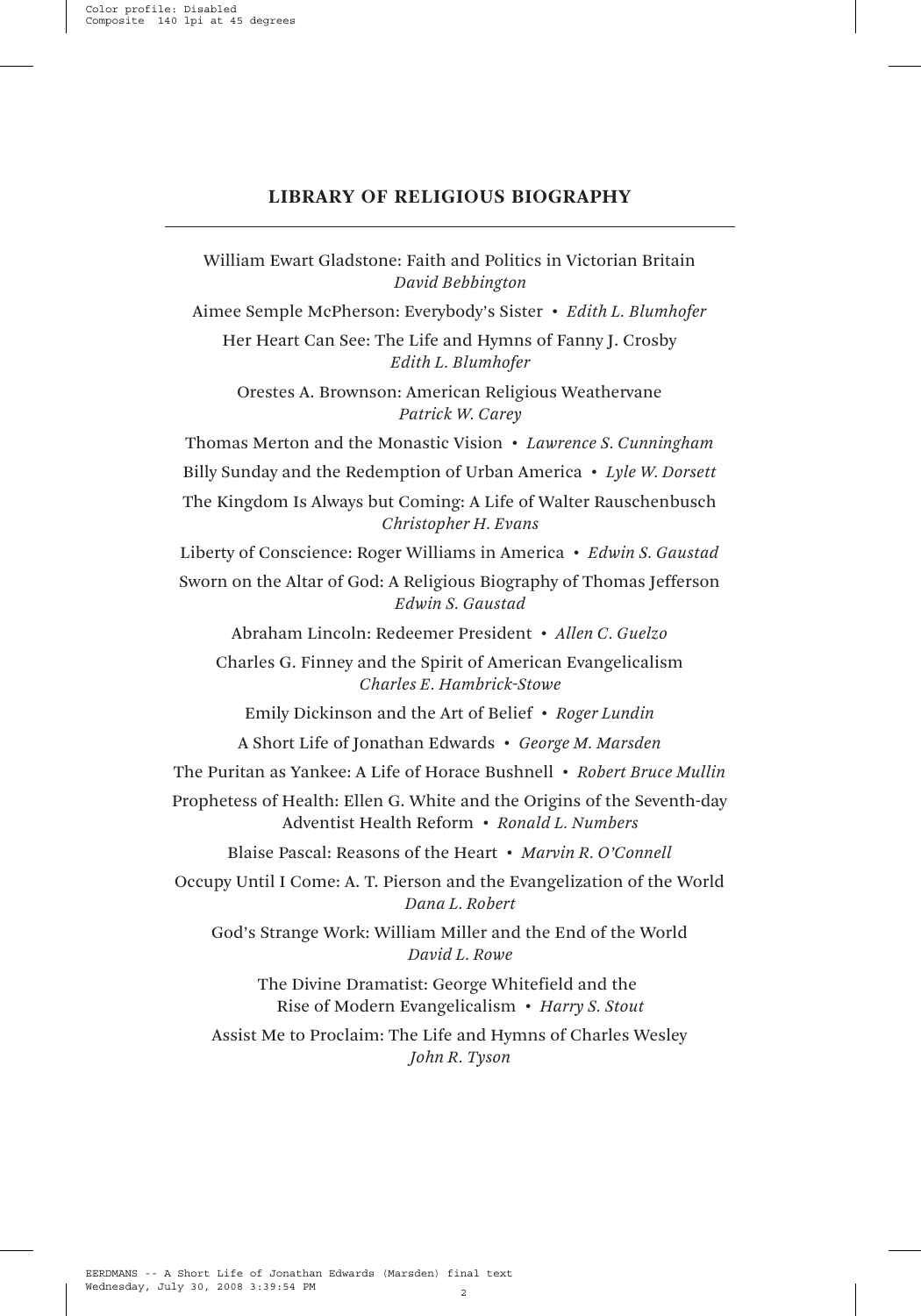# A SHORT LIFE OF JONATHAN EDWARDS

 $\rightarrow$   $\rightarrow$ 

George M. Marsden

William B. Eerdmans Publishing Company Grand Rapids, Michigan / Cambridge, U.K.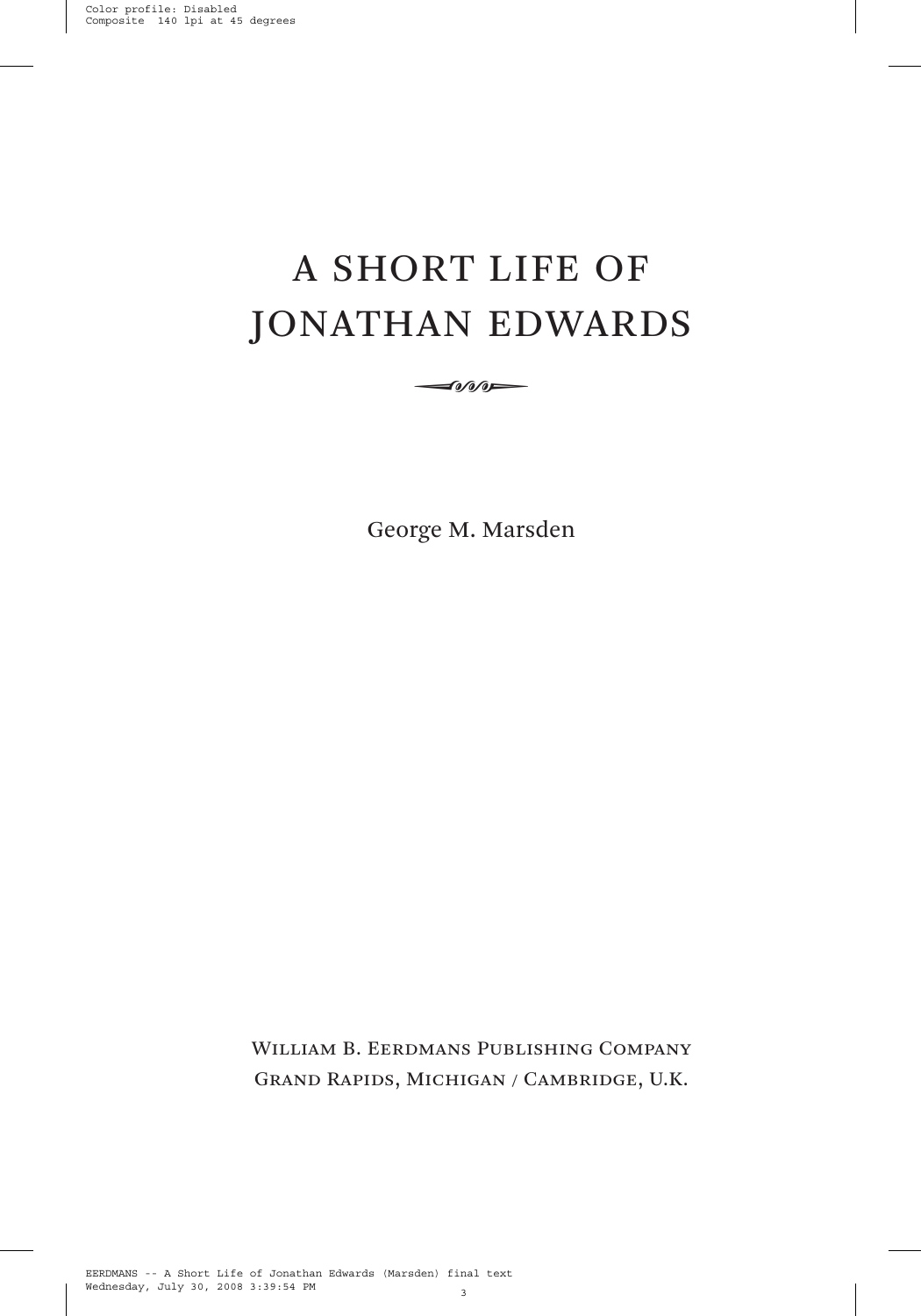© 2008 George M. Marsden All rights reserved

Published 2008 by Wm. B. Eerdmans Publishing Co. 2140 Oak Industrial Drive N.E., Grand Rapids, Michigan 49505 / P.O. Box 163, Cambridge CB3 9PU U.K.

Printed in the United States of America

13 12 11 10 09 08 7 6 5 4 3 2 1

#### **Library of Congress Cataloging-in-Publication Data**

Marsden, George M., 1939- A short life of Jonathan Edwards / George M. Marsden. p. cm. — (Library of religious biography) ISBN 978-0-8028-0220-0 (pbk.: alk. paper) 1. Edwards, Jonathan, 1703-1758. 2. Congregational churches — United States — Clergy — Biography. I. Title.

> BX7260.E3M415 2008 285.8092 — dc22  $[B]$

> > 2008012433

www.eerdmans.com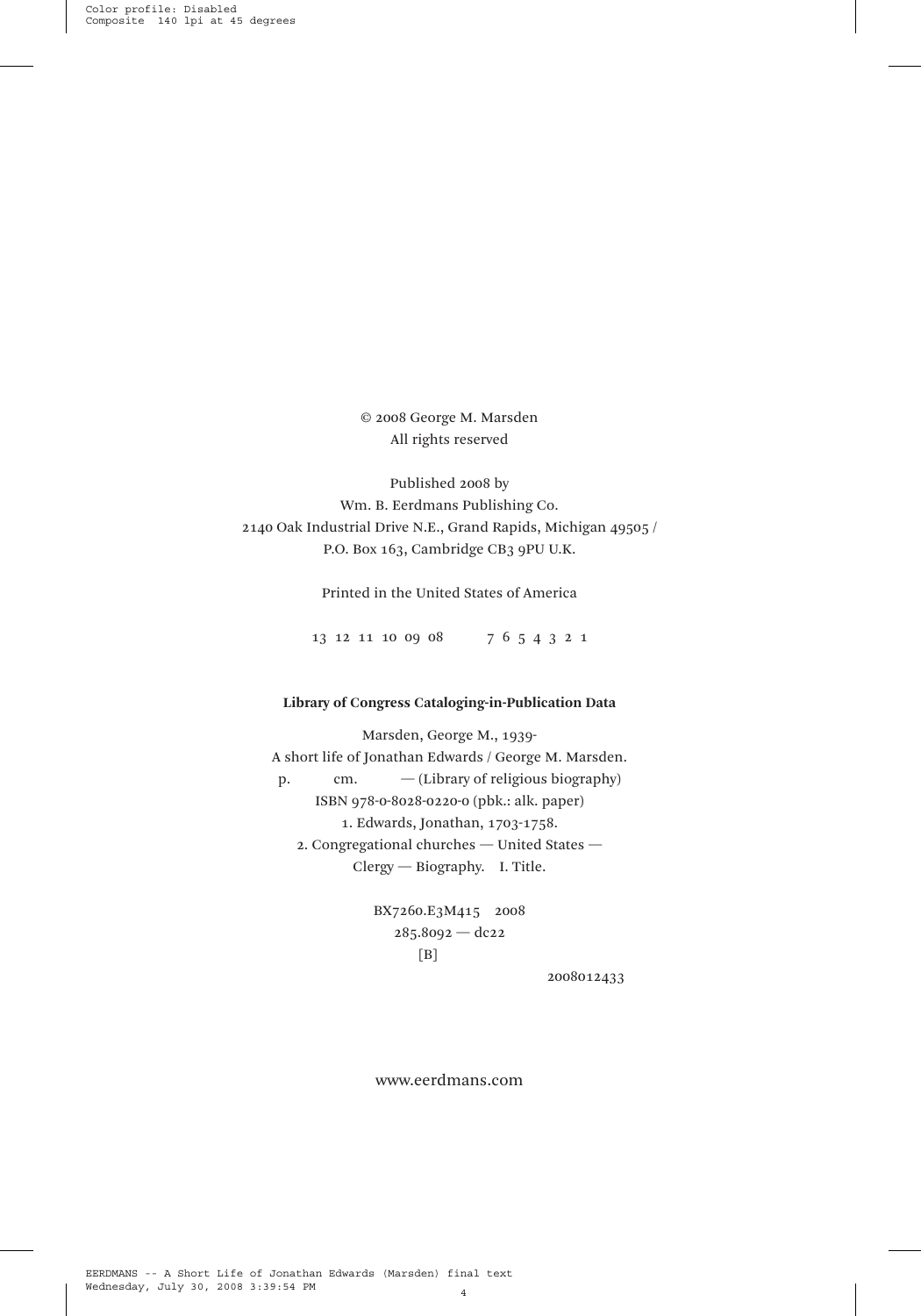*For Anneke, Zach, Saskia, Elena, and Vivian*

 $\overline{\phantom{a}}$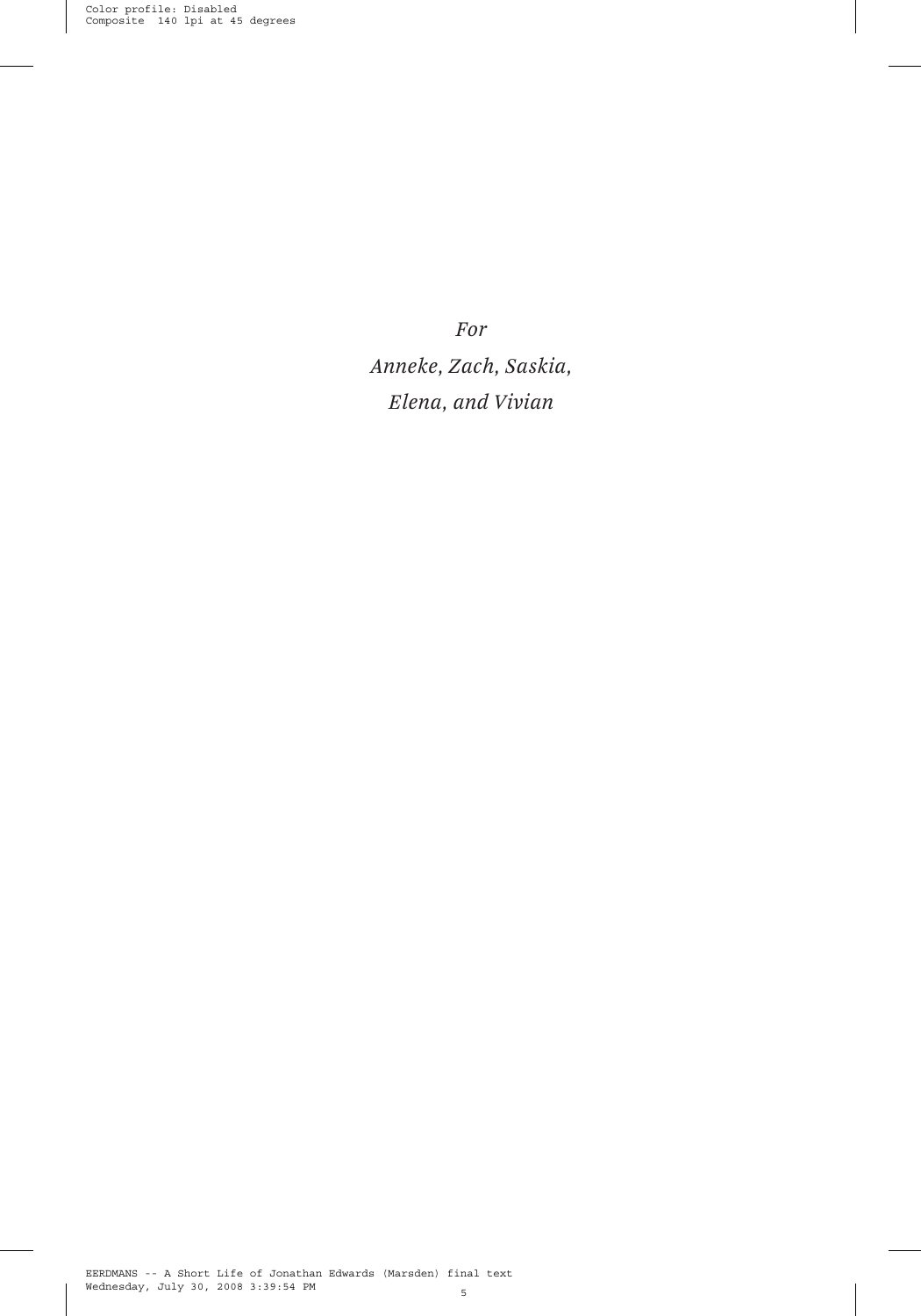I

 $\mathbf{I}$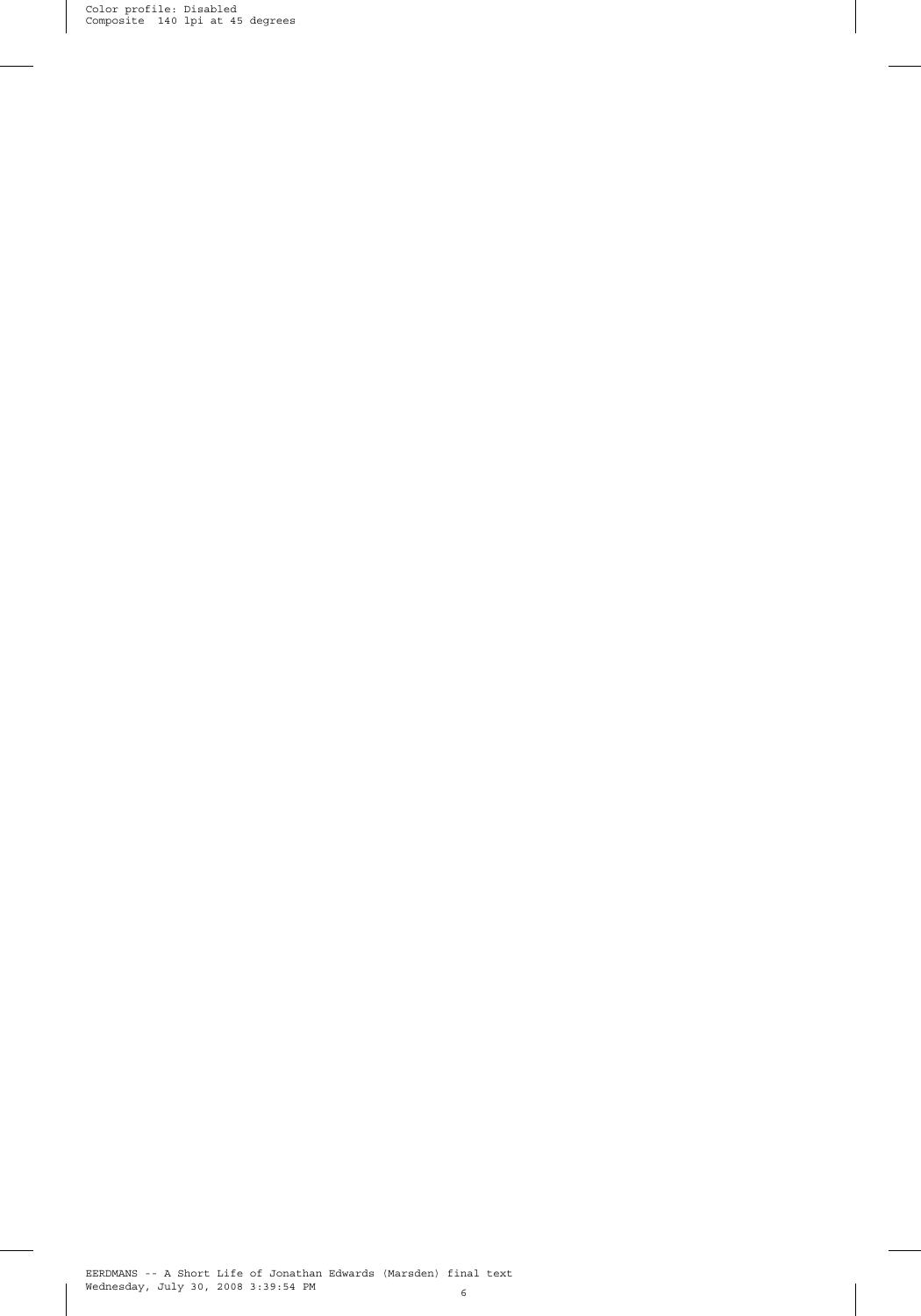# *Contents*

 $\overline{\phantom{a}}$ 

 $\longrightarrow$ 

| Preface                                        | ix           |
|------------------------------------------------|--------------|
| Acknowledgments                                | xi           |
| 1. Edwards, Franklin, and Their Times          | $\mathbf{1}$ |
| 2. Wrestling with God                          | 15           |
| 3. Transitions and Challenges                  | 27           |
| 4. Awakening                                   | 40           |
| 5. An American Revolution                      | 60           |
| 6. Drama on the Home Front                     | 80           |
| 7. A World in Conflict                         | 96           |
| 8. A Missionary, a Scholar, and a President    | 115          |
| Conclusion: What Should We Learn from Edwards? | 134          |
| <b>Suggestions for Further Reading</b>         | 143          |
| <i>Index</i>                                   | 146          |

vii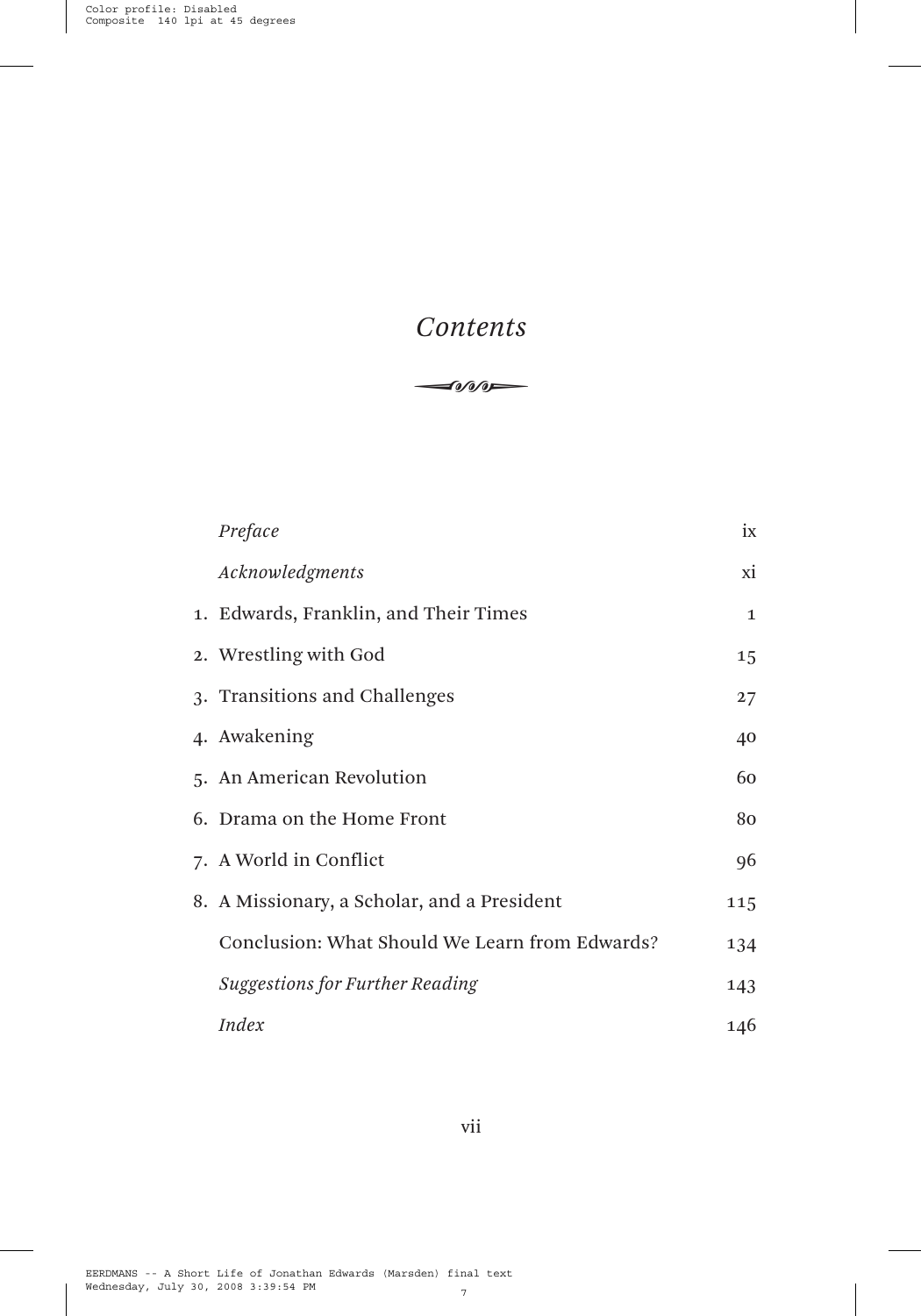I

 $\mathbf{I}$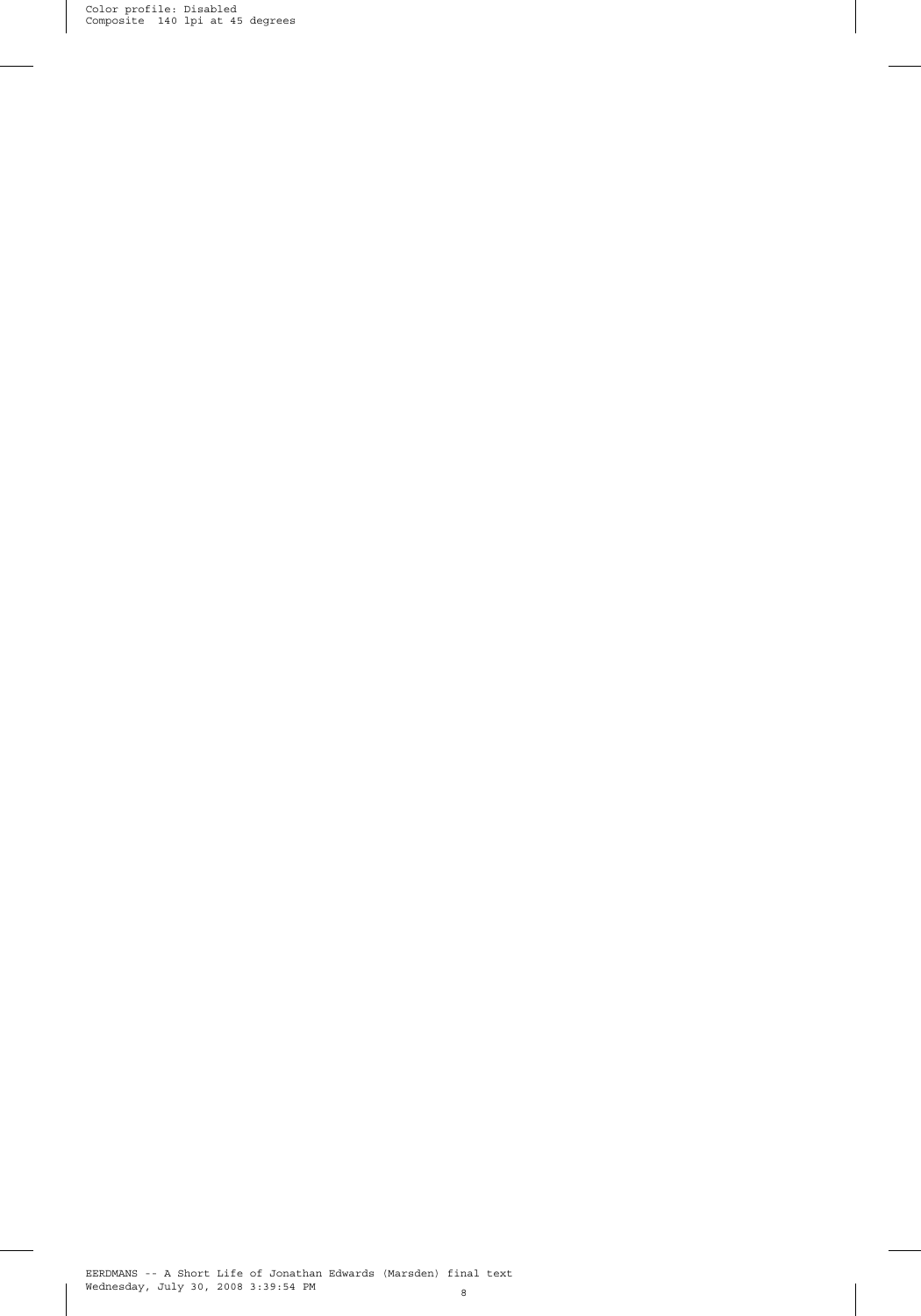# *Preface*

 $\rightarrow$ 

My hope is that this brief biography will make Jonathan Edwards accessible to a wide variety of readers. Edwards is, by all accounts, one of the most remarkable figures in American history. More broadly, he is one of the most influential and respected Americans in the history of Christianity. Yet he is not as well known or understood as he should be. Most people who know anything about him recall only something about a school assignment of his sermon "Sinners in the Hands of an Angry God," which has left them with a stereotyped impression at best. I hope that this book will provide the general reader with a view that is more balanced at the same time it is entertaining, informative, and short.

The origins of this book help explain its character. In 2003 I published *Jonathan Edwards: A Life* with Yale University Press on the occasion of the three-hundredth anniversary of Edwards's birth. Prior to being asked to write that major biography, I had already told my friends at Eerdmans that some day I would write a life of Edwards for them. So with the cooperation of both publishers, I agreed that after I wrote the more definitive biography for Yale, I would write something shorter for Eerdmans. The happy outcome is that, having already published a much longer, closely documented work, this book could be kept brief without any scholarly apparatus. With the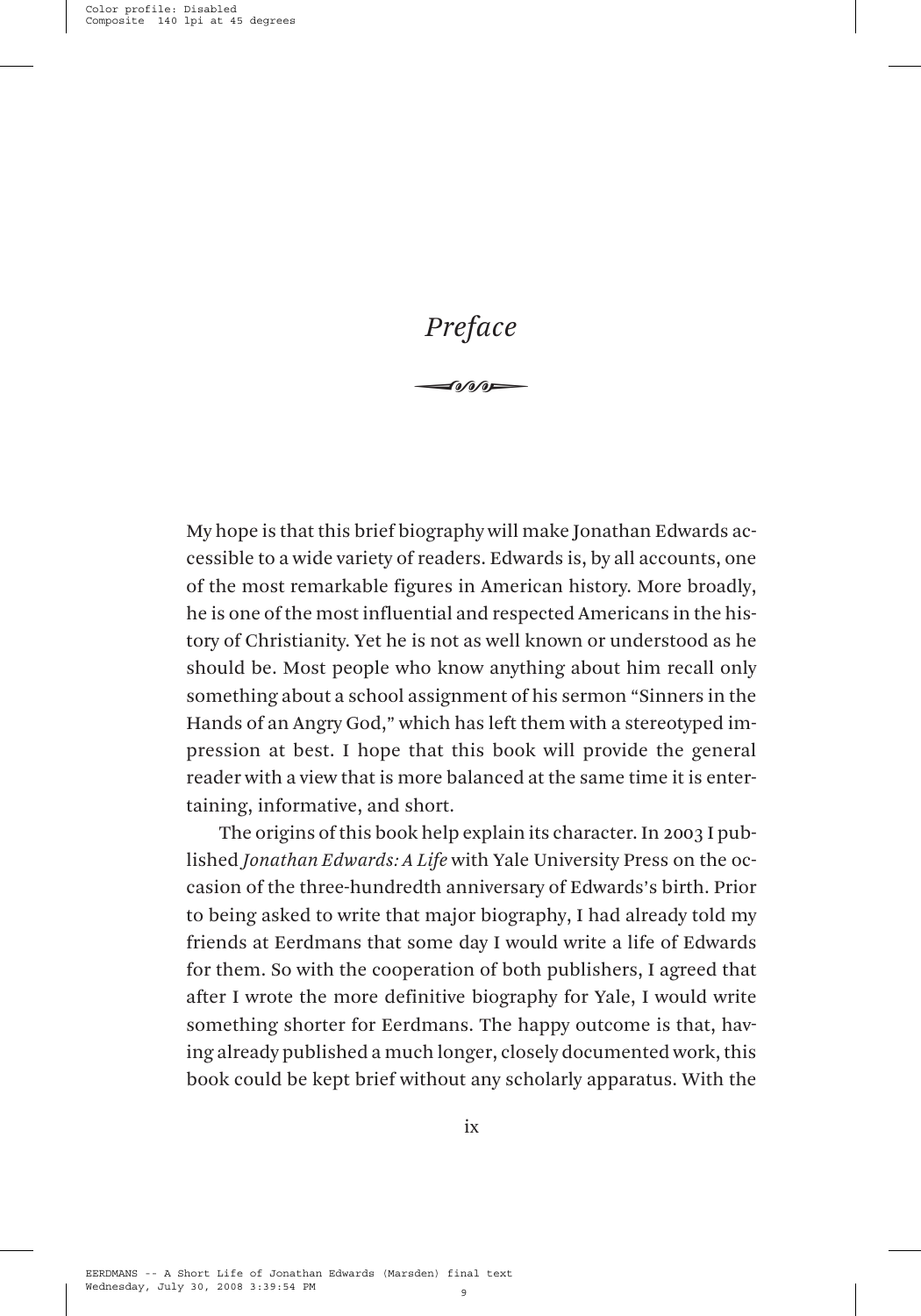#### **PREFACE**

exception of a few items noted in the acknowledgments, documentation for whatever is said here can be found in the larger work. Nevertheless, I need to emphasize that this book is not an abridgement of *Jonathan Edwards: A Life.* Rather it is a fresh retelling in which I have tried to include just what is most essential and most engaging. A few things, especially the recurrent theme of Edwards and Franklin, are new. My hope is that the result will appeal not only to the general reader but also to church study groups and to students in college courses in American history or American religious history. In the retelling, I have tried to keep the interests of each of these audiences in mind.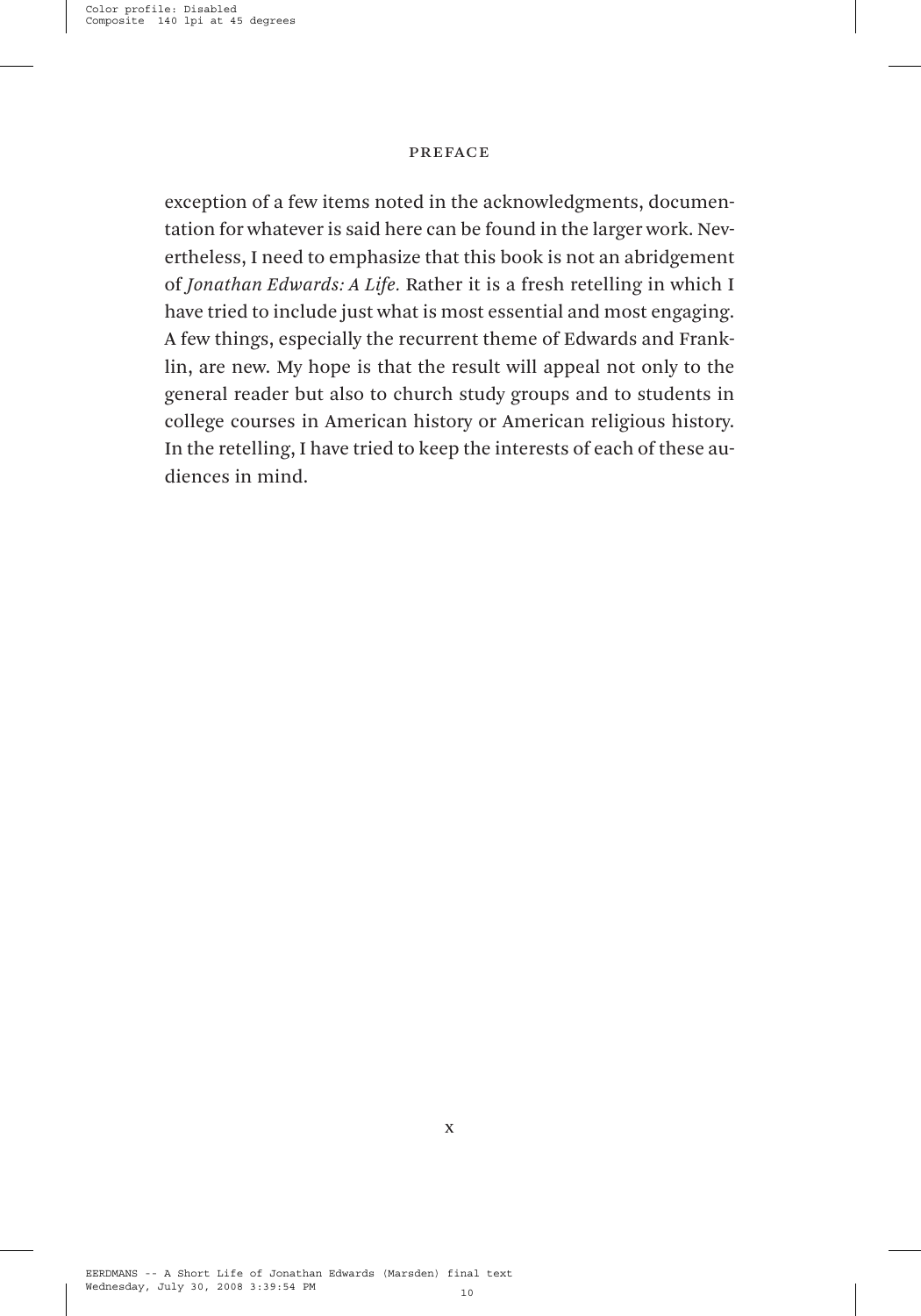# *Acknowledgments*

 $\blacktriangleleft$  O/O p  $=$ 

This book, like *Jonathan Edwards: A Life,* is built on mountains of research and writing by others, of which I am a deeply grateful beneficiary. Most of the researchers and interpreters have been associated with the impressive Works of Jonathan Edwards project at Yale University. I am especially grateful to my friends and former students Kenneth Minkema and Harry S. Stout for their personal help as well as their recent leadership in that project, but there are too many other major contributors to mention here. More complete acknowledgments as well as documentation of their impressive contributions can be found in the larger volume. Edwards's own works, including his previously unpublished sermons, notebooks, and the like, can be found online under the Works of Jonathan Edwards. Some quotations new to this book from Benjamin Franklin are from well-known sources. In chapter four I was newly guided regarding Whitefield and Franklin by Frank Lambert, *"Pedlar in Divinity": George Whitefield and the Transatlantic Revivals* (Princeton University Press, 1994), pp. 97-99, 110-30, and regarding the awakenings generally by Thomas S. Kidd, *The Great Awakening: The Roots of Evangelical Christianity in Colonial America* (Yale University Press, 2007). For the account of Edwards and the Suffield awakening in chapter five I have used new material from Douglas L. Winiarski, "Jonathan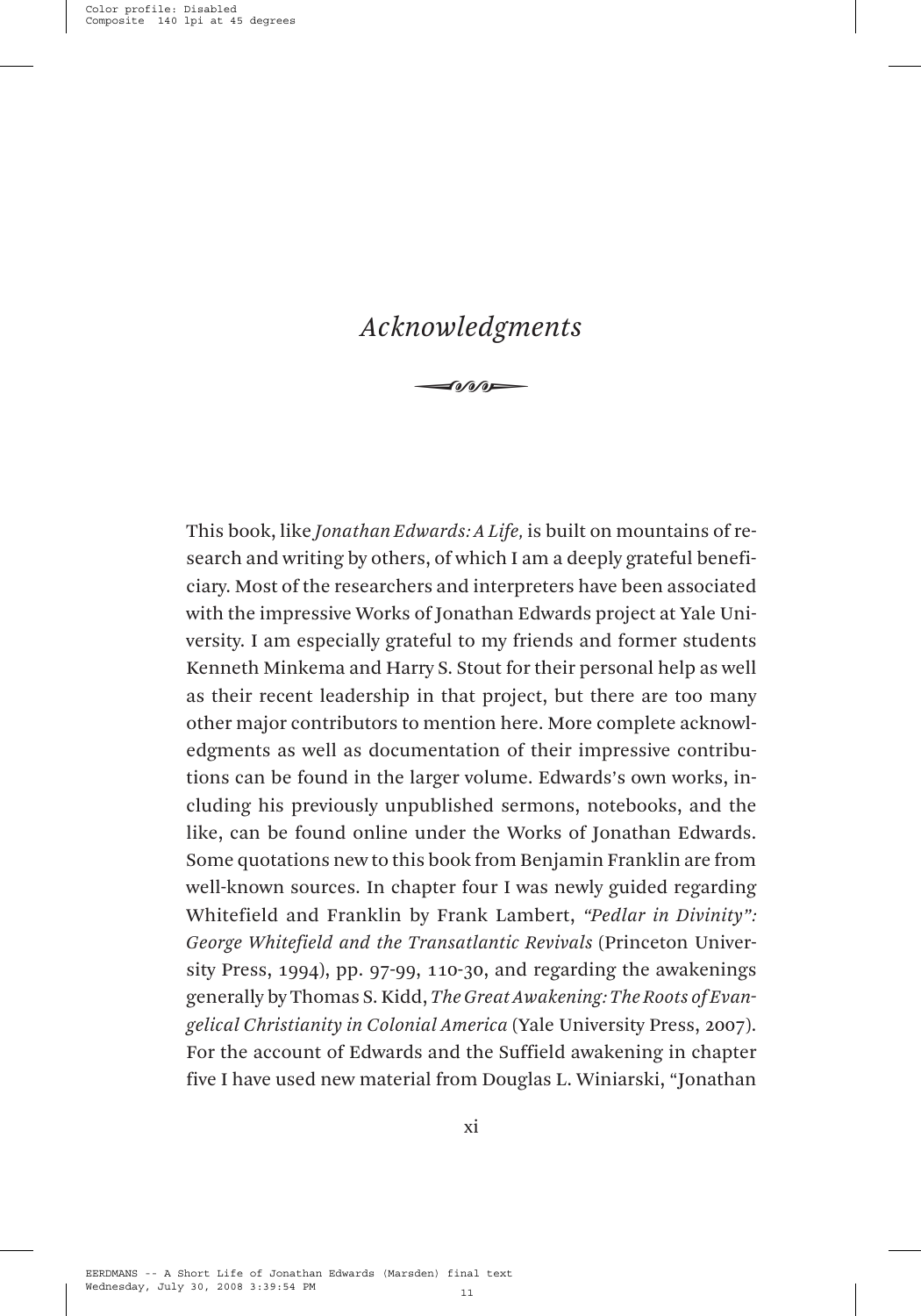#### acknowledgments

Edwards, Enthusiast? Radical Revivalism and the Great Awakening in the Connecticut Valley," *Church History* 74:4 (December 2005), pp. 683-739.

I am very appreciative to Thomas S. Kidd and Sarah Miglio for reading a draft of this manuscript and making many useful suggestions for improvements. I am also grateful to David Bratt for his very helpful work in editing. My thanks are due also to Andrew Baxter White for his expert work on the index. As always, my greatest debt is to Lucie. She is well named.

xii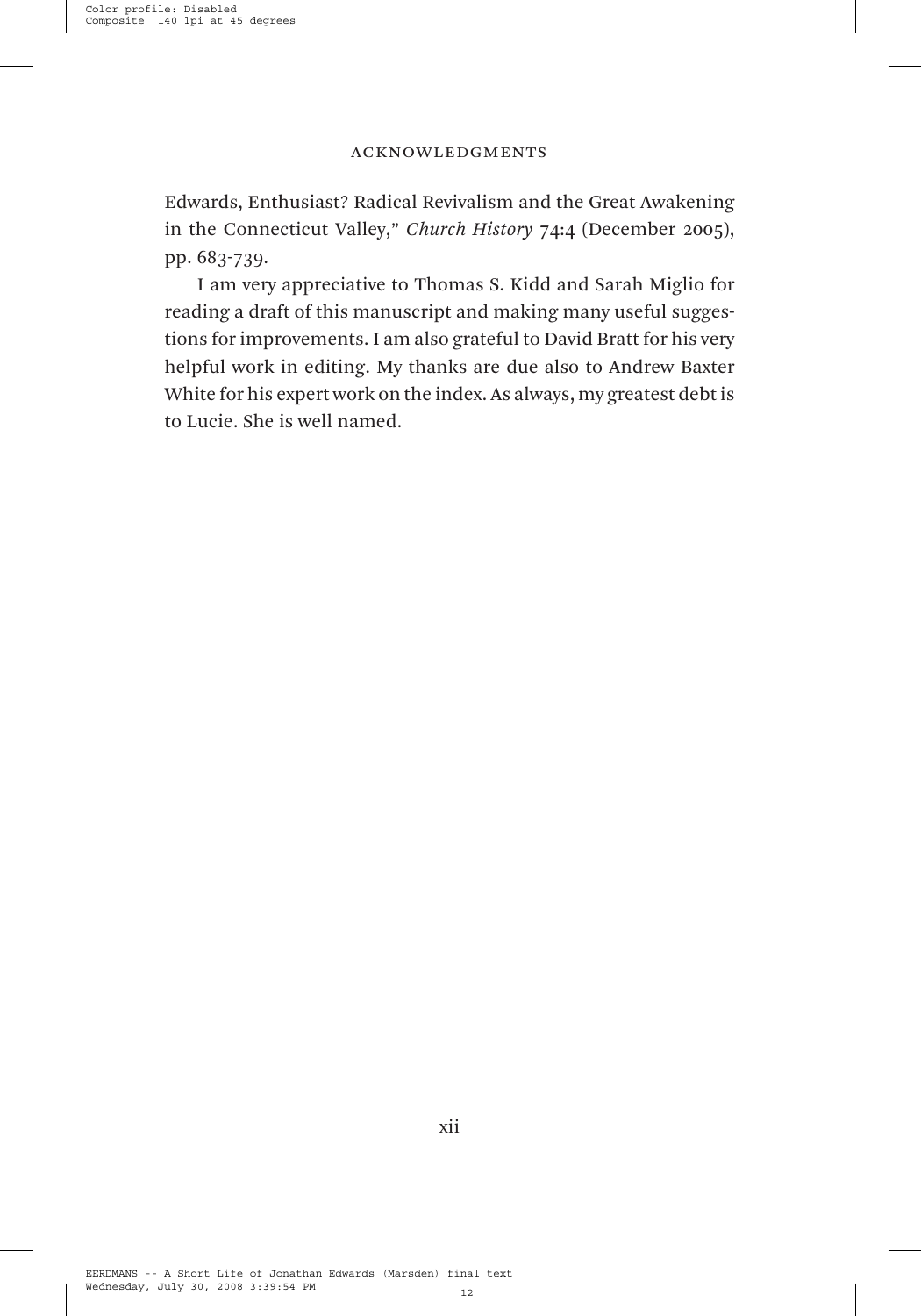### chapter one

## *Edwards, Franklin, and Their Times*

 $\rightarrow$   $\rightarrow$ 

At the beginning of October 1723 two remarkable young New Englanders, unknown to each other, dearly hoped to settle in the city of New York. Had they both succeeded, the story of early America would include dramatic accounts of close interactions and conflicts between the two most renowned colonial-born figures of the era. New York City, a town of less than ten thousand, might not have been big enough for the both of them. As it turned out, the New York hopes of both Benjamin Franklin and Jonathan Edwards were quickly dashed, and the two probably never met.

### **Two Young Men in British America**

Benjamin Franklin's New York quest is part of a familiar tale. Not quite eighteen, he broke his printer's apprenticeship with his brother James and secretly embarked on a sloop bound for New York. After delays due to contrary winds, he eventually arrived at the formerly Dutch seaport only to find that the sole printer in town, William Bradford, needed no help. Bradford nonetheless suggested that the young man try his luck in Philadelphia, where Bradford's son was a printer and looking for help. The rest is legendary.

1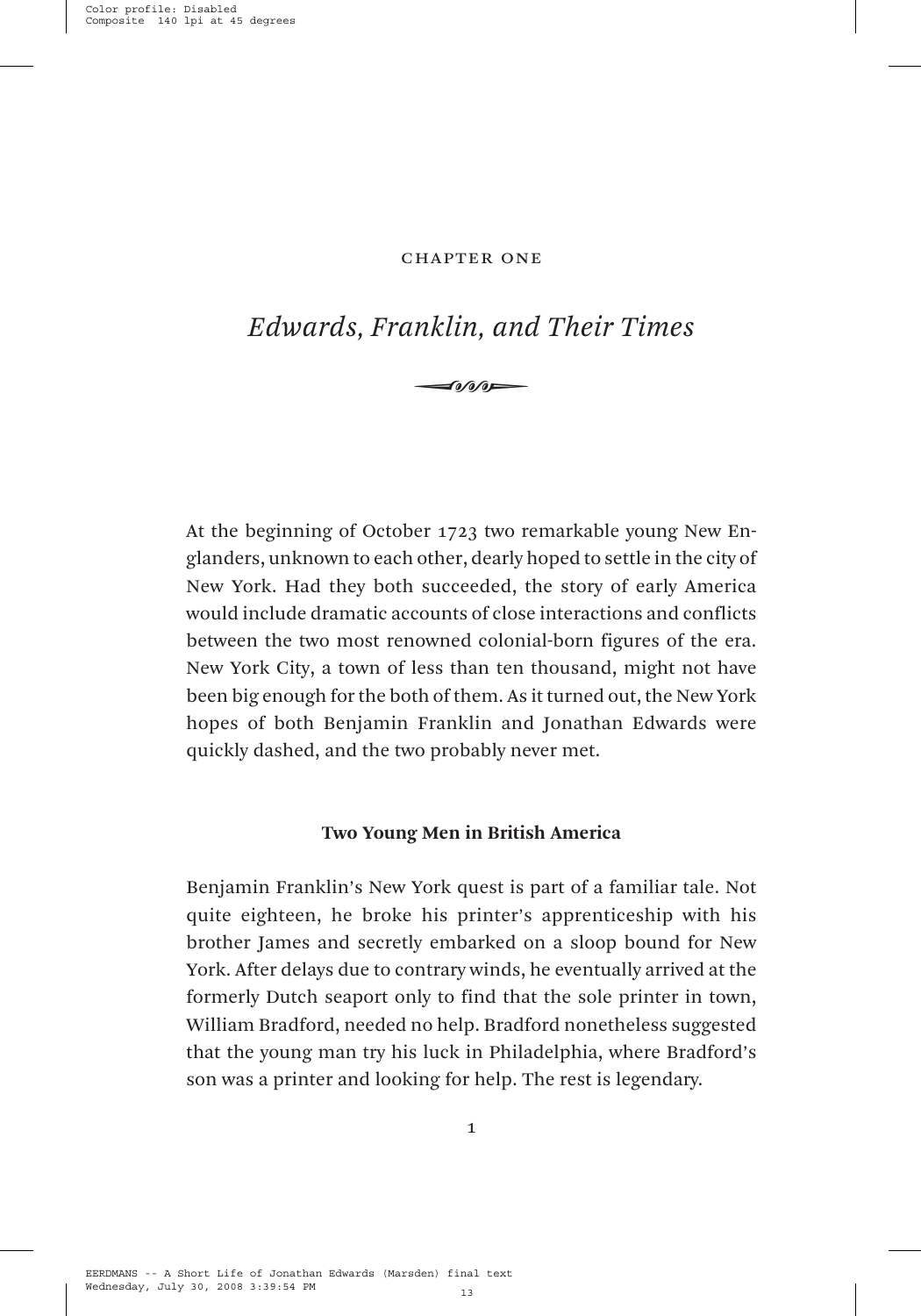### a short life of jonathan edwards

During the same weeks that Franklin was visiting New York, Jonathan Edwards, having spent the summer at his parents' home in East Windsor, Connecticut, was holding out a last hope to return to the city where he had spent the previous fall and winter. Just turning twenty on October 5, 1723, he had already served as an interim pastor in that cosmopolitan town not far to the south. The young man's months in New York were among the sweetest in his memory, and he had formed some deep personal attachments. He was hoping he might be called back there as the regular pastor of the city's Presbyterian church. But the existence of such a position depended on first healing a schism between the English and Scottish factions of Presbyterians in the city. In October a delegation sent by Edwards's alma mater, Yale College, reported that the schism could not be healed. There was no opening for Edwards. He would have to wait four more years before finding a venue suited to his high personal and spiritual ambitions.

Franklin and Edwards, although about as different in both temperament and commitments as they could be, also had a lot in common. They were both products of the Calvinist culture of New England, and they both came of age in the eighteenth century, when it was an open question as to how the ways of the old Puritan experiment could survive in the self-confident modern world of the British Empire and the Enlightenment. Franklin and Edwards responded to this juxtaposition of eighteenth-century British modernity and New England's earlier Puritan heritage in almost opposite ways. They represented two sides of the same coin in the emerging American culture during the era before the American Revolution. Each grew to be one of the most influential figures in the British colonial culture of the mid-1700s. Each is better understood if we keep in mind that he lived in the same relatively small colonial world as the other and dealt with many of the same issues.

In the case of Jonathan Edwards it is especially helpful to be reminded that his life paralleled that of the *pre-revolutionary* Franklin.